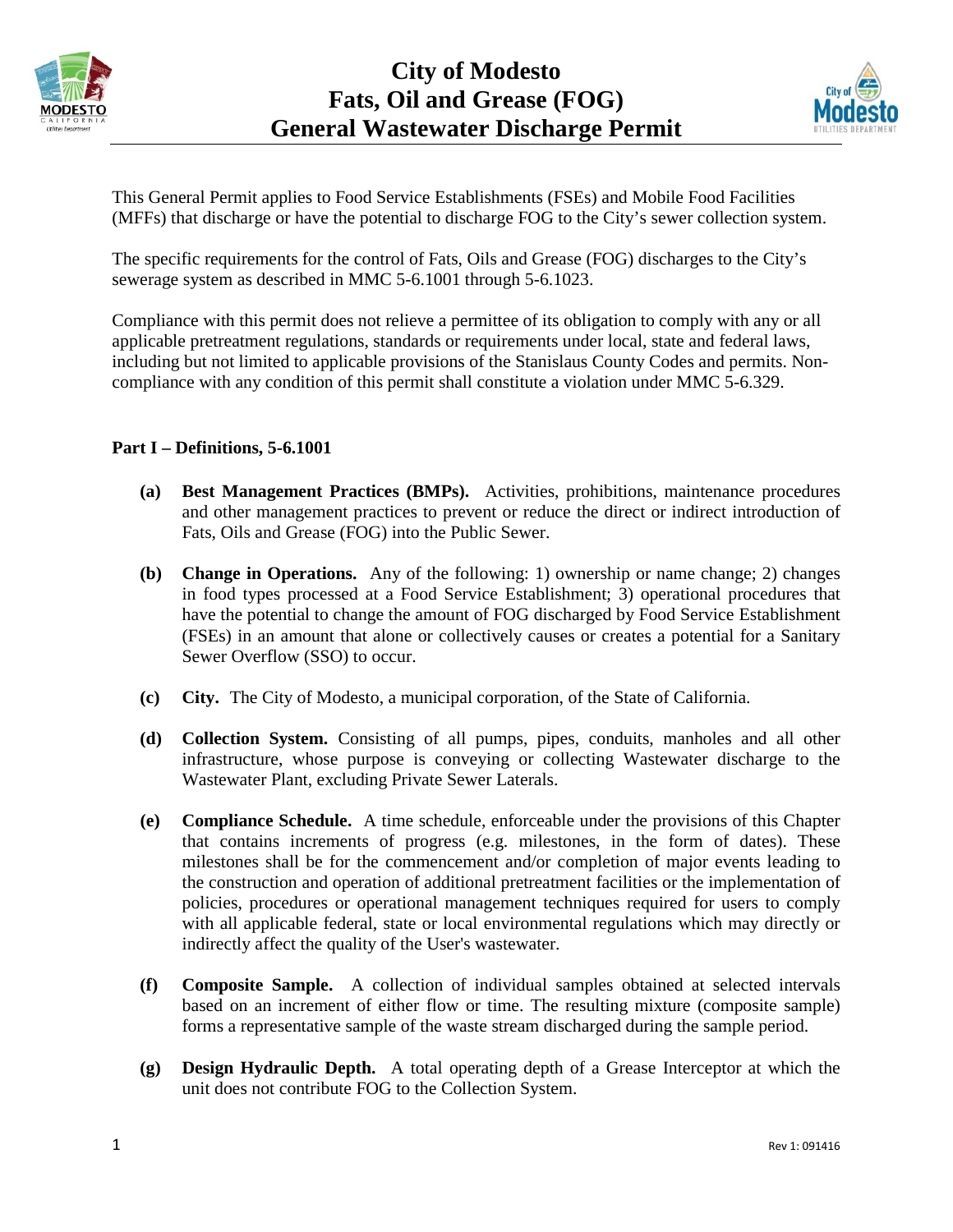



- **(h) Direct Discharge.** The introduction of pollutants into the Collection System through any plumbing connection.
- **(i) Director.** The Utilities Director or such other persons as may be designated by the City or the Director to perform the services or make the determinations permitted or required in this chapter to be made by the Utilities Director of the City.
- **(j) Effluent.** Any Wastewater outflow from a FSE or Privately Sewer Lateral that is discharged into the Collection System.
- **(k) Enforcement Officer.** A City employee or agent of the City with authority to enforce the provisions of this Chapter and the authority to make any decision, on behalf of the Director, required or called for by this Chapter.
- **(l) Environmental Compliance Inspector (ECI).** A person authorized by the Director to inspect any existing or proposed wastewater generation, conveyance, and processing and/or disposal facilities.
- **(m) Fats, Oils, and Grease (FOG).** Any substance such as vegetable or animal product that is used in, or is a byproduct of, the cooking of food or food preparation process, that becomes or may become viscous, or solidifies or may solidify.
- **(n) Food Grinder and/or Food Waste Disposal Units.** Any device for the purpose of grinding food or food waste for introduction into Wastewater.
- **(o) Food Service Establishment (FSE).** A permanently constructed structure maintained, used or operated at least in part for the purpose of storing, preparing, service or manufacturing of packing or otherwise handling food, and which has any process or device that uses or produces FOG, or grease vapors, steam, fumes, smoke or odors that are required to be removed by an exhaust hood pursuant to California Health and Safety Code Section 114149.1 or in accordance with the California Uniform Retail Food Facilities Law (CURFFL) (California Health and Safety Code Sections 113700, et seq.). A limited food preparation establishment is not considered an FSE when engaged only in reheating, hot holding, or assembly of ready to eat food products, provided that there is no wastewater discharge containing FOG, as described in 5.6.201(4) of the MMC.
- **(p) Grab Sample.** A sample taken from a waste stream on a one time basis without regard to the flow in the waste stream and without consideration of time.
- **(q) Grease Control Device.** Any Grease Interceptor, Grease Trap or other mechanism, device or process which attaches to, or is applied to, wastewater plumbing fixtures or lines, the purpose of which is to trap, collect or treat FOG prior to it being discharged into the Publicly Owned Treatment Works (POTW).
- **(r) Grease Disposal Mitigation Fee.** A fee charged to the responsible person and/or party when there are physical limitations to the property that make the installation of the usual and customary grease interceptor or grease control device for the FSE impossible or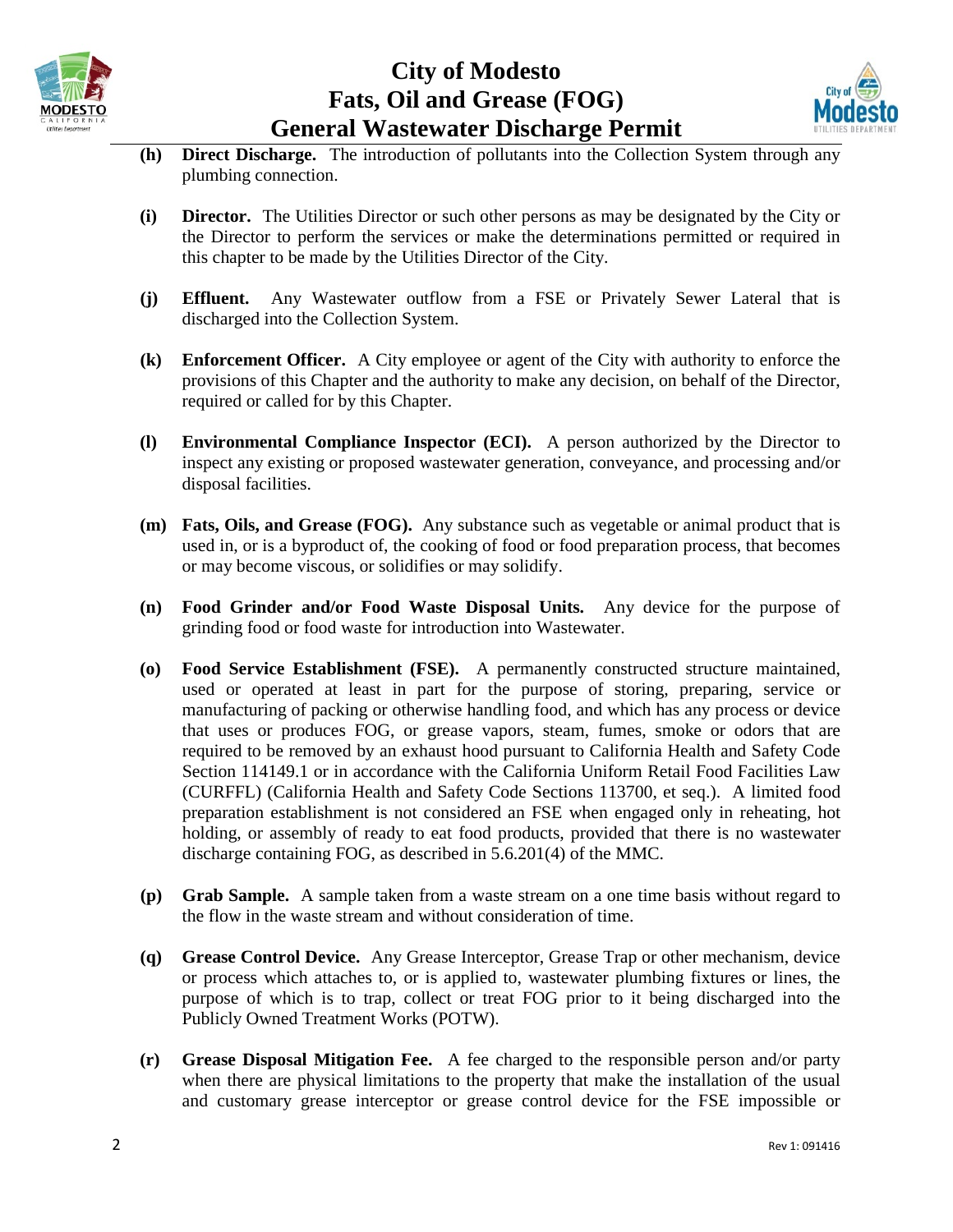



impractical. The Grease Disposal Mitigation Fee is intended to cover the costs of increased maintenance of the Collection System, for inspection and cleaning of FOG that if proper BMPs were implemented or Grease Control Device were properly maintained would otherwise be prevented from entering the public sewer.

- **(s) Grease Interceptor.** A multi-compartment device that is generally required, according to the California Plumbing Code. These devices use gravity to separate FOG from the wastewater. To be effective, these devices must be cleaned, maintained and have the FOG removed and disposed of in a proper manner, at regular intervals.
- **(t) Grease Removal Device.** Is any grease interceptor, grease trap or other mechanism, device, or process which attaches to, or is applied to wastewater plumbing fixtures or lines as defined by the current California Plumbing Code, that can adequately separate and remove FOG contained in the wastewater from FSEs and MFFs prior to discharge to the Collection System
- **(u) Grease Trap.** A Grease Control Device that is used to serve individual plumbing fixtures. The City requires a minimum grease capacity of 100-pounds and installed per Health & Safety Code requirements.
- **(v) Hearing Officer.** A person appointed by the City and/or City Manager to preside over administrative hearings of Municipal Code violations that are appealed in writing to the City Clerk.
- **(w) Hot Spots.** Areas in the Collection System that have experienced SSOs or that must be cleaned or maintained frequently to avoid blockages of the Collection System.
- **(x) Indirect Discharge**. The introduction of pollutants into the Collection System by means other than a connection to the Collection System.
- **(y) Infiltration.** Water that enters the POTW from the ground through such means as defective pipes, pipe joints, connections or manhole walls.
- **(z) Manifest and/or Bill of Lading.** A receipt given by the carrier to the shipper acknowledging receipt of the goods being shipped and specifying the terms of delivery.
- **(aa) Mobile Food Facility (MFF).** Operate and serve food at various commercial and industrial locations within the City of Modesto. MFF store prepare, service or manufacture, package or otherwise handling food, and which has any process or device that uses or produces FOG, or grease vapors, steam, fumes, smoke or odors that are required to be removed by an exhaust hood pursuant to California Health and Safety Code Section 114149.1 or in accordance with the California Uniform Retail Food Facilities Law (CURFFL) (California Health and Safety Code Sections 113700, et seq.).
- **(ab) New Construction.** Any structure that is planned or under construction.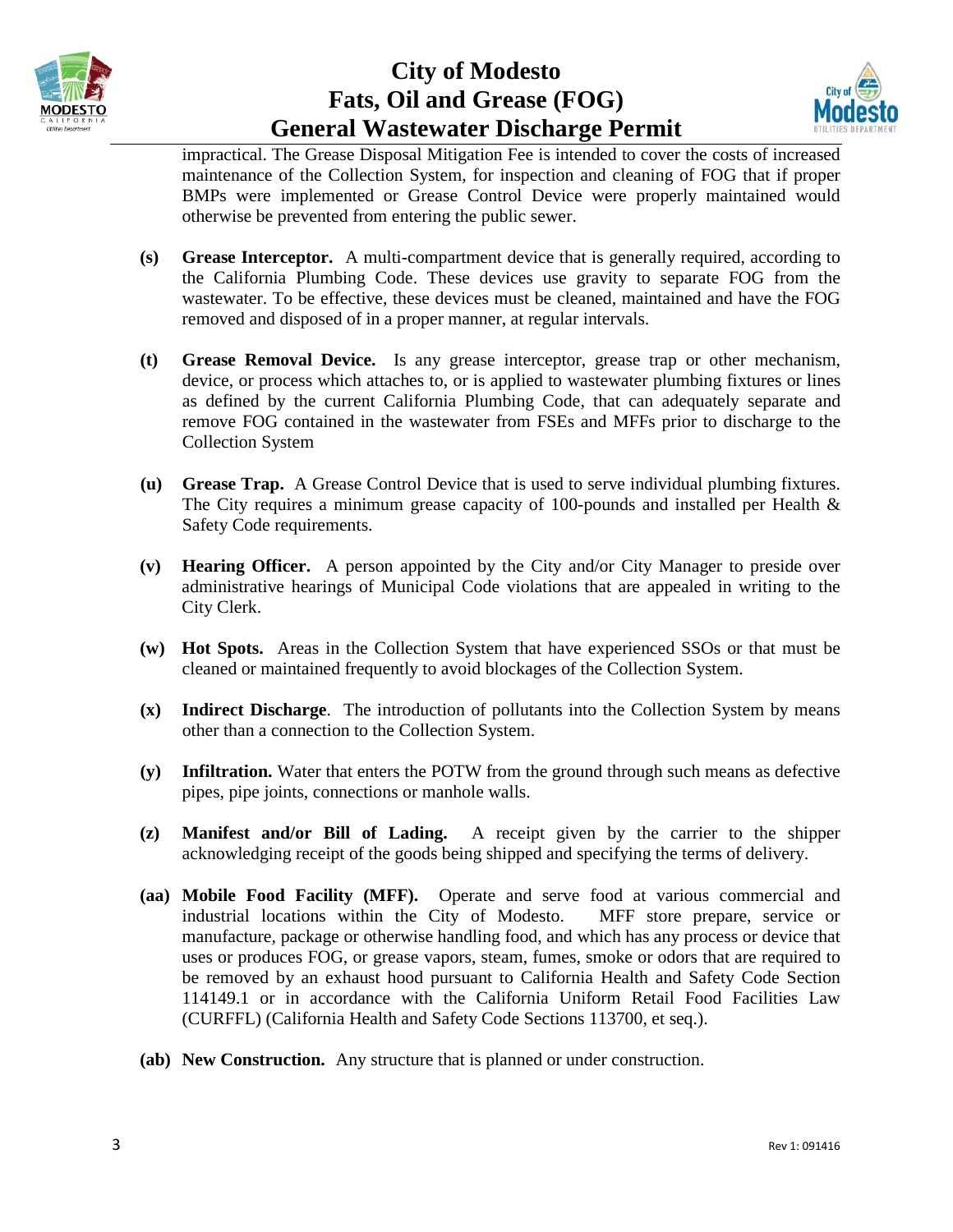



- **(ac) Publicly Owned Treatment Works (POTW).** The Collection System and Treatment Plant as defined in Section 212 of the Act, (33 U.S.C. 1292). The POTW shall include any sewers that convey wastewater from persons outside the City, who are, by contract or agreement Users of the POTW.
- **(ad) Remodeling.** Means any physical and/or change in operations to a FSE, or anything causing a change in FOG quantity or consistency.
- **(ae) Responsible Person.** A person who the Director determines is responsible for causing, permitting, or maintaining a public nuisance or a violation of the Municipal Code, Uniform Plumbing Code, applicable state codes, any National Pollutant Discharge Elimination System ("NPDES") permit or any wastewater discharge permit. The term "responsible person" includes, but is not limited to, a property owner, tenant, person with a legal interest in the property, person in possession of the property or person that exercises custody and control over the property.
- **(af) Private Sewer Lateral.** A sewer line, that connects building's wastewater facilities to the public sewer which includes: 1) Upper Lateral as defined as the private sewer line connecting a home or other structure to the Lower Lateral, generally extending from the outside of the foundation of the structure to the public right-of-way or the cleanout; 2) Lower Lateral as defined as the private lateral line below the clean out connecting a home or other structures to the City's sewer.
- **(ag) Solids Interceptor**. A device used to capture all types of solids.
- **(ah) Sanitary Sewer Overflow (SSO).** An obstruction within the Collection System that can interfere with the flow of wastewater or cause an overflow resulting in a spill that may cause a threat and injury to the public health, safety, and welfare of life and property.
- **(ai) Twenty-five Percent (25%) Rule.** A requirement for Grease Interceptors to be maintained such that the FOG and Solids accumulation does not exceed 25% of the Design Hydraulic Depth of the Grease Interceptor. This is to ensure that the minimum hydraulic retention time and required available hydraulic volume is maintained to effectively intercept and retain FOG discharged to the sewer system.
- **(aj) Wastewater.** Liquid and/or FOG from carrying industrial or domestic wastes FSEs and institutions, whether treated or untreated, which is discharged into or permitted to enter the POTW.

### **Part II - Applicability**

All FSEs and MFFs are considered potential sources of FOG and are required to enroll into the General Permit by completion of the Notice of Intent (NOI) within 40 days after notification by the City.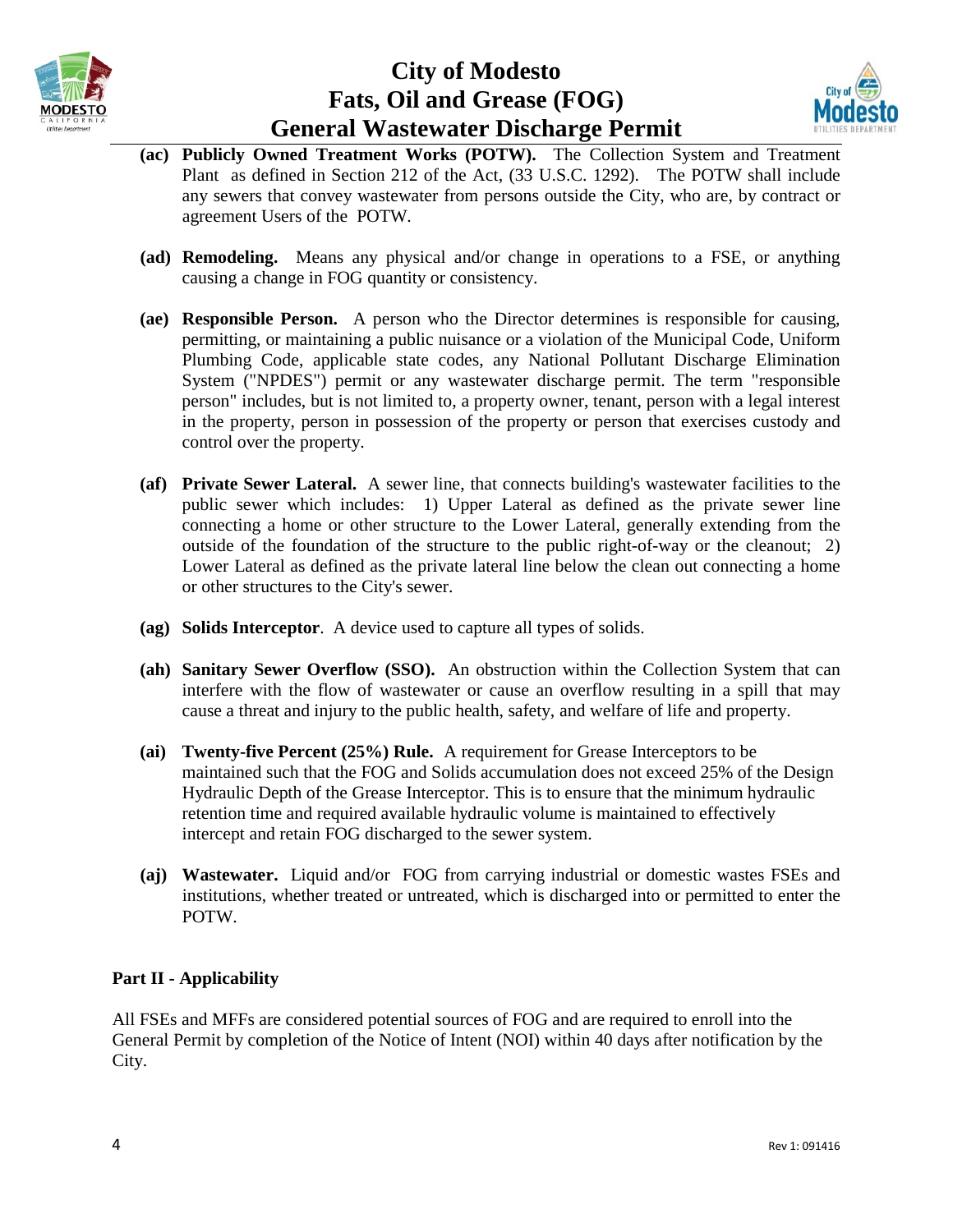



- **Category 1 FOG Discharger**  The FSE or MFF generates a significant amount of FOG in its wastewater discharges. FSEs and MFFs are not fully utilizing or have Grease Control Device.
- **Category 2 FOG Discharger**  The FSEs produce a significant amount of FOG in its wastewater discharges. Grease Control Devices have been properly installed and sized, and remains fully operational and properly maintained and serviced. MFFs produce a significant amount of FOG are utilizing Grease Control Devices and have been implementing proper BMPs to minimize FOG discharges to sewer at the commissary.
- **Category 3 FOG Discharger**  The FSEs produce a less significant amount of FOG and have implanted BMPs to minimize FOG discharges to sewer. Grease Control Devices have been installed and are properly serviced. MFFs that produce less significant amounts of FOG have implemented BMPs and use Grease Control Devices to minimize FOG discharges to sewer through the commissary.
- **Category 4 FOG Discharger**  The FSEs or MFFs are establishments that only reheat, hot-hold or assemble ready-to-eat food products.

### **Part III – Compliance Schedule, 5-6.1018(e)**

Compliance schedules are enforceable under the provisions of this chapter, contain increments of progress (e.g. milestones, in the form of dates). These milestones shall be for the commencement and/or completion of major events leading to the construction and operation of additional pretreatment facilities, or the implementation of policies, procedures or operational management techniques required for responsible persons to comply with all applicable federal, state or local environmental regulations which may directly or indirectly affect the quality of the responsible person's wastewater.

All food service establishments/permittees shall observe the following Compliance Schedule:

- A. All FSEs existing on the effective date of the FOG Control Ordinance shall comply with all conditions of this general permit, except that those without required grease capturing equipment may be required to install equipment in accordance with a Compliance Schedule within the time frames specified by MMC 5-6.706, which states:
	- 1. The schedule shall contain milestones in the form of dates for the commencement and completion of major events leading to compliance. The user shall submit a progress report to the City no later than fourteen (14) days following the completion of each milestone set forth in the schedule. All Compliance Schedule progress reports must be signed by an authorized representative of the **user**.
	- 2. Compliance Schedules may also contain additional requirements as might be reasonable, necessary and appropriate to address the noncompliance, including additional selfmonitoring and management practices designed to minimize the amount of pollutants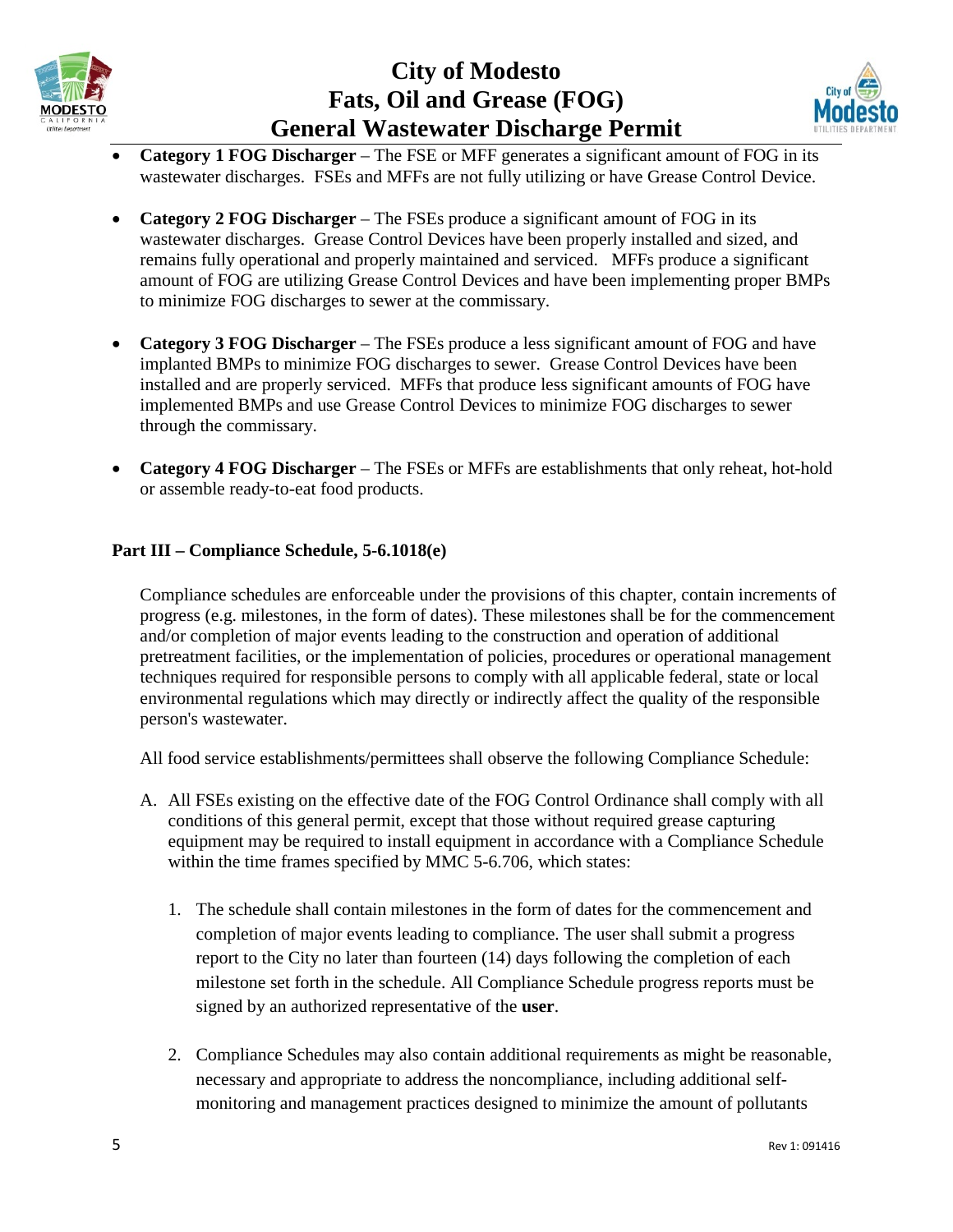



discharged to the sewer. Furthermore, the Director may continue to require such additional self-monitoring for at least ninety (90) days after consistent compliance has been achieved.

- B. Any existing FSE that undergoes a change in ownership shall notify the City's Environmental Compliance Section of the change in ownership. The new owner shall comply with all conditions of this general permit, including the installation of appropriate Grease Control Devices as specified by a Compliance Schedule.
- C. Any existing FSE that proposes remodeling or renovations, which require a plumbing permit for work in food processing and/or kitchen areas, shall comply with all conditions of this general permit, including the installation of appropriate Grease Control Devices as specified by the Compliance Schedule.
- D. Any existing FSE that is found to be causing or contributing to grease accumulation problems in sewer laterals or sewer mains may be subject to the Grease Disposal Mitigation Fee and shall comply with all conditions of this general permit, including the installation of appropriate Grease Control Devices as specified by a Compliance Schedule.

## **Part IV Grease Capturing Equipment Installation Requirements**

### **Regulations, Rule and Requirements, 5-6.1003**

FOG Pretreatment Required. Every FSE and MFF is required at the time of construction, remodel, and/or change in operations to install, operate and maintain an approved type and adequately sized grease removal device necessary to maintain compliance with the objectives of this chapter, subject to the waiver provisions of Section 5-6.1006. The grease removal device shall be adequate to separate and remove FOG contained in wastewater from FSEs and MFFs prior to discharge to the Collection System, as determined by the then current adopted addition of the California Plumbing Code (CPC). Fixtures, equipment, and drain lines located in the food preparation and clean up areas of any FSEs or MFFs that are a source of FOG discharges shall be connected to the Grease Interceptor. Compliance shall be established as follows:

- (1) New Construction of FSEs and MFFs.
	- (i) New construction of any FSE or MFF shall include complete installation of an approved type and adequately sized Grease Interceptor, with a minimum size to be in compliance with the most current adopted CPC, prior to commencing discharges of wastewater to the Collection System.
- (2) Existing FSEs or MFFs and Commissaries.
	- (i) Any existing FSE or MFF, which, in the Director's determination has caused or contributed to grease-related blockage in the collection system, has one or more private sewer laterals connected to hot spots and/or has contributed significant FOG to the Collection System, shall be deemed to have reasonable potential to adversely impact the Collection System and shall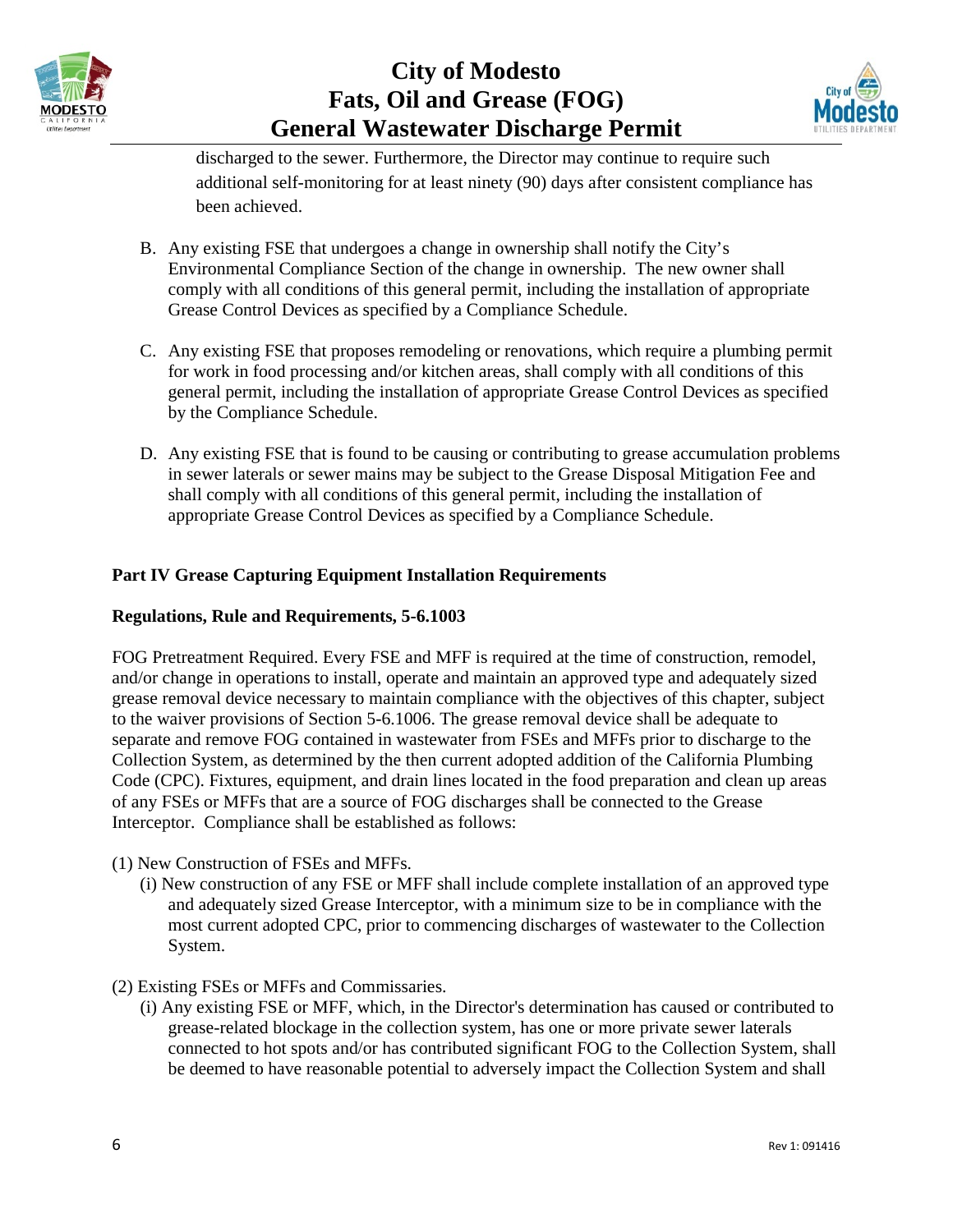



be required to install a Grease Control Device within one hundred eighty (180) days upon issuance of written notification by the Director.

### **Part V – General Compliance Requirements Best Management Practices**

### **Kitchen Best Management Practices (BMPs) Required, 5-6.1003(c)**

All FSEs shall implement kitchen Best Management Practices (BMPs) in accordance with the requirements and guidelines established by the Director, in an effort to minimize the discharge of FOG to the Collection System. BMPs at a minimum shall include:

- A. Drain screens shall be installed on all fixtures and pipes in food preparation areas.
- B. All waste cooking oil shall be collected and stored properly in recycling receptacles such as barrels or drums. Such recycling receptacles shall be maintained properly to ensure that they do not leak. Waste cooking oil shall be transported by a licensed waste hauler to an approved recycling or disposal site, in accordance with all applicable federal, state, and/or local laws.
- C. All garbage and food waste shall be disposed of properly in trash bins or containers, and not in fixtures.
- D. Kitchen exhaust filters shall be cleaned as frequently as necessary to be maintained in good operating condition. The wastewater generated from the cleaning of kitchen exhaust filters, floor mats and kitchen equipment or fixtures shall be disposed of properly, in compliance with these regulations.
- E. Employees of FSEs shall be trained by Responsible Persons periodically on the following subjects:
	- 1. How to "dry wipe/scrape" pots, pans, dishware, utensils, equipment and work areas before washing to remove FOG.
	- 2. How to properly dispose of garbage, food waste and solids in enclosed plastic bags prior to disposal in trash bins or containers to prevent leaking and odors.
	- 3. The location and use of absorption products to clean under fryer baskets and other locations where FOG may be spilled or dripped. How to properly dispose of FOG from cooking equipment into a FOG receptacle such as a barrel, drum or bin without spilling. Training shall be documented for each employee. Training records shall be available for review at any reasonable time by the Director. Training records shall be retained for a minimum of two (3) years.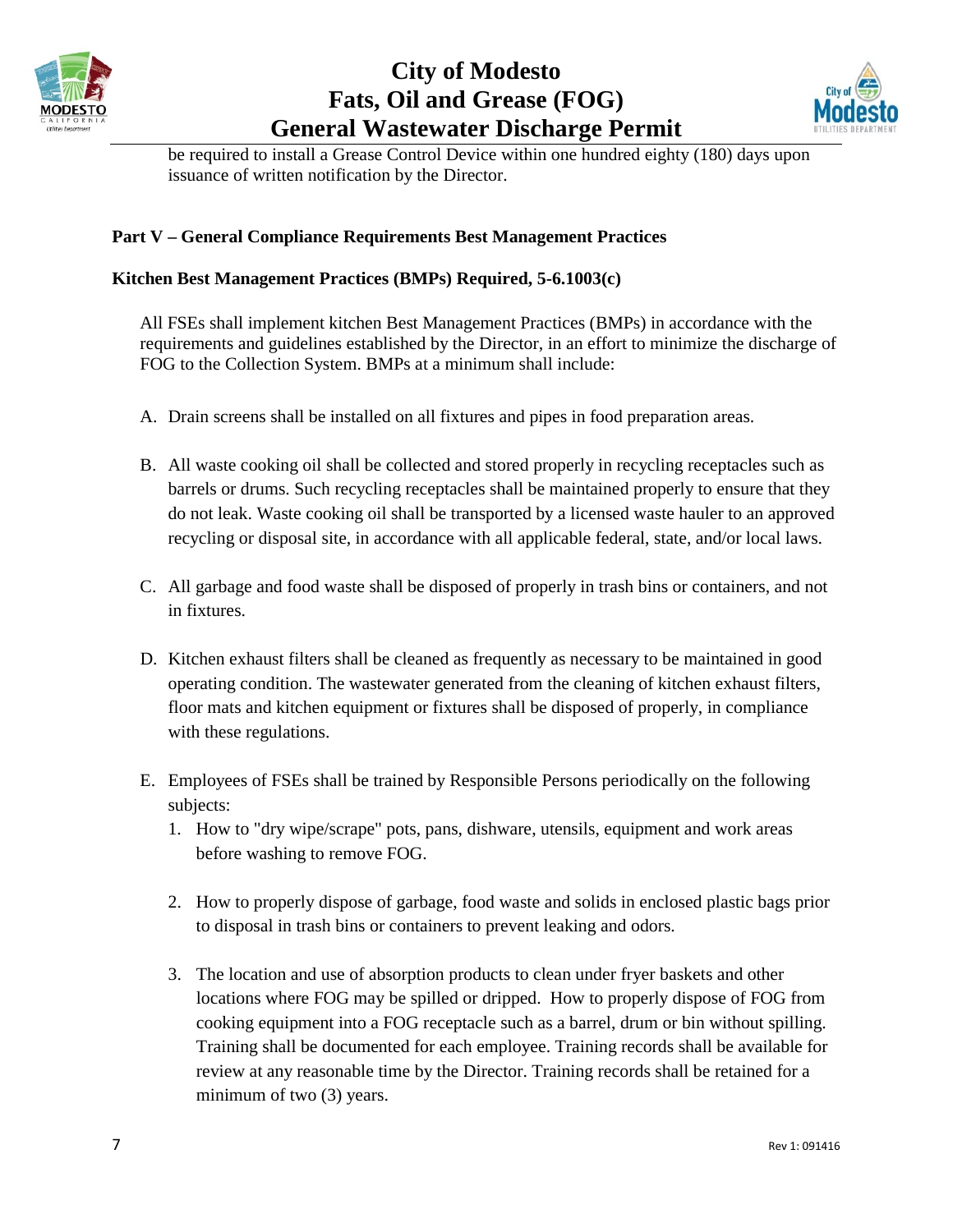



### **Part VI – New Construction, Changes in Ownership, and Remodeling, 5-6.1003(e)**

The Responsible Person shall notify the Director least sixty (60) days prior to any Changes in Operation which include a change in ownership in that NOIs are not transferable (5-6.406). The Responsible Person shall notify the Director in writing of the proposed expansion or remodeling and shall submit any information requested by the Director for evaluation of the effect of such expansion or remodeling on the Responsible Person's FOG discharge to the Collection System. Grease Control Devices shall conform to the requirements set forth by Stanislaus County and the California Retail Food Code Part 7 Article 2.

### **Part VII – Wastewater Discharge Limitations and Prohibitions**

#### **Regulations, Rules and Requirements, 5-6.1003**

- (a) Fog Discharge Limitation.
	- (1) No FSE or MFF shall discharge FOG, or cause FOG to be discharged into the Collection System that causes an SSO or that may accumulate and/or cause or contribute to blockages in the Collection System or the POTW.
- (b) SSO; Public Nuisance; Abatement Orders and Cleanup Costs.
	- (1) Any FSE or MFF determined by the Director to have contributed to a sewer blockage, SSO or any Collection System obstruction resulting from the discharge of wastewater containing FOG, shall be ordered to install and maintain a Grease Control Device, and may be subject to a plan to abate the nuisance created by Collection System failures and blockages, SSOs or any other obstruction. SSOs may cause threat and injury to public health, safety, and welfare of life and property and are hereby declared public nuisances. Furthermore, private sewer lateral failures and SSOs caused by FSEs or MFFs alone or collectively, are the responsibility of the Responsible Person. If the Director determines that the public health and safety require the City to act immediately to contain and clean up any SSO caused by blockage of a private sewer lateral or the Collection System serving an FSE or MFF, or if the City so acts at the request of the Responsible Person of the FSE or MFF, or because of the failure of the Responsible Person or FSE or MFF to abate the condition causing immediate threat of injury to the health, safety, welfare, or property of the public, the City's costs for such abatement may be entirely borne by the Responsible Person of the FSE or MFF, and individuals who are responsible officers or owners of the FSE or MFF, and may constitute a debt to the City, due and payable upon the City's request for reimbursement of such costs, depending upon the Director's determination of the cause of the SSO.

#### **FSEs and MFFs are prohibited from doing any of the following, 5-6.1003(d)**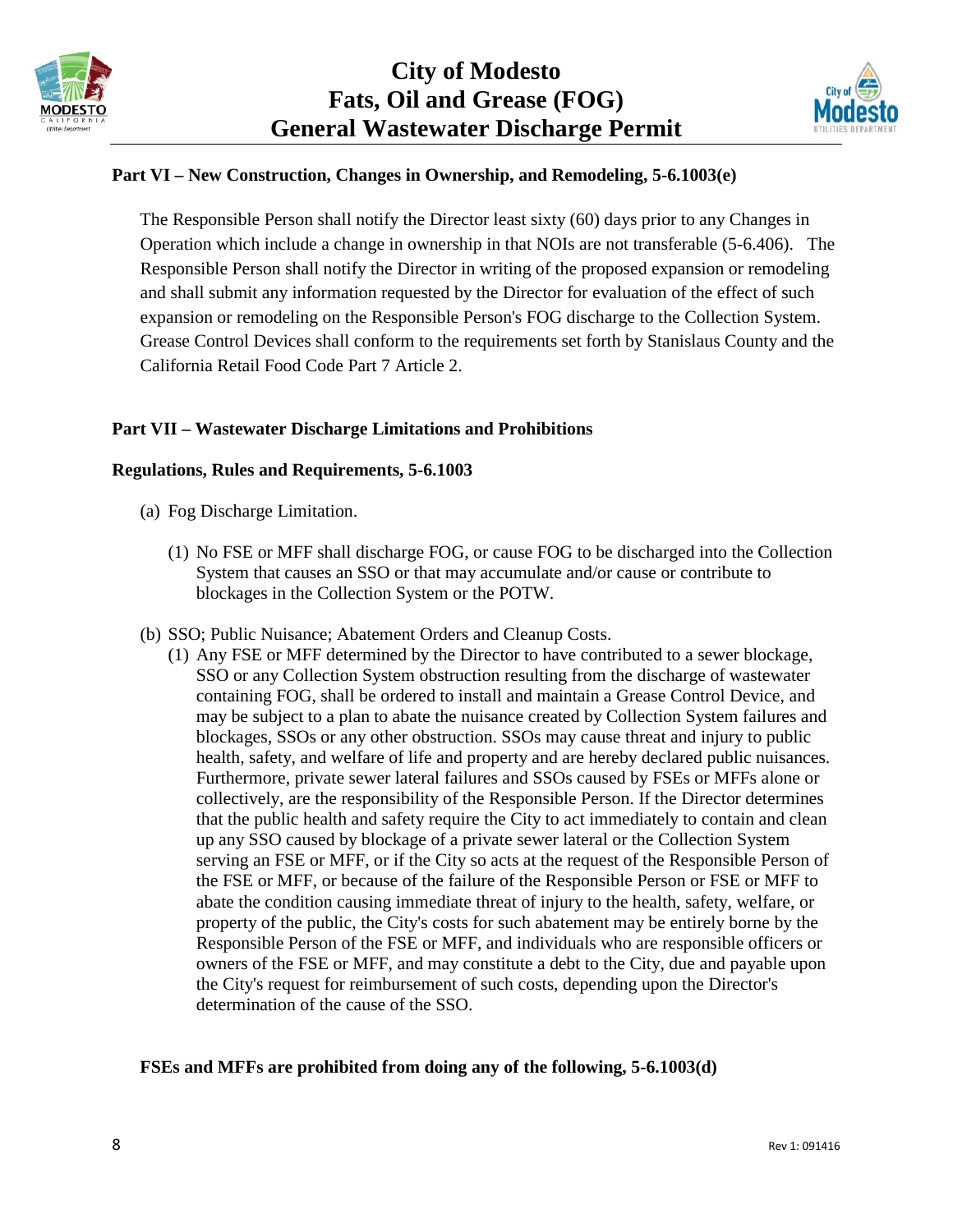



- (1) Discharging into the Collection System FOG that may accumulate and/or cause or contribute to blockages in the Collection System or at the private sewer lateral.
- (2) Installing any Food Grinders or Food Waste Disposal Units in the plumbing system. FSEs and MFFs may be required to remove all existing Food Grinders within one hundred eighty (180) days from the effective date of the ordinance from which this section derives, except as otherwise expressly allowed by the Director.
- (3) Introducing any additives into an FSE's or MFF's plumbing system, Grease Control Device and/or Grease Interceptor for the purpose of emulsifying FOG, biologically and/or chemically treating FOG for grease remediation and/or as a supplement to Grease Interceptor maintenance, unless a specific written authorization from the Director is first obtained.
- (4) Disposing waste cooking oil into the Collection System or storm drain. All waste cooking oils shall be collected and stored properly in receptacles such as rendering bins, barrels or drums for recycling or other acceptable methods of disposal. Waste storage areas shall be protected from rainfall and constructed to prevent storm water run-on or run-off. Drains within trash enclosures containing stored waste cooking oil or stored grease shall be plumbed to the private sewer lateral through an approved Grease Control Device or other approved device.
- (5) Discharging wastewater with temperatures in excess of one hundred forty degrees Fahrenheit (140°F) into any Grease Control Device.
- (6) Discharging wastewater containing fecal materials from toilets, urinals, washbasins or other fixtures to Grease Control Devices and/or the private sewer lateral.
- (7) Discharging FOG and solid materials removed from a Grease Control Device to Collection System. Grease removed from Grease Interceptors shall be hauled to an approved disposal site as part of the operation and maintenance requirements for Grease Interceptors.
- (8) Operating Grease Interceptors with FOG and solids accumulation exceeding twenty-five (25) percent of the design hydraulic depth of the Grease Interceptor (25% Rule). The grease and solids layers combined shall not exceed twenty-five (25) percent of the total interceptor liquid depth to avoid overloading the interceptor.

## **Part VIII – Grease Capturing Equipment Compliance Requirements**

### **Grease Interceptor Requirements Commercial and Institutional Properties, 5-6.1003(g)**

Any owner of a commercial and/or institutional property where FSEs or MFFs are located shall be responsible for the installation and maintenance of a Grease Interceptor serving multiple FSEs and/or MFFs that are located on a single parcel.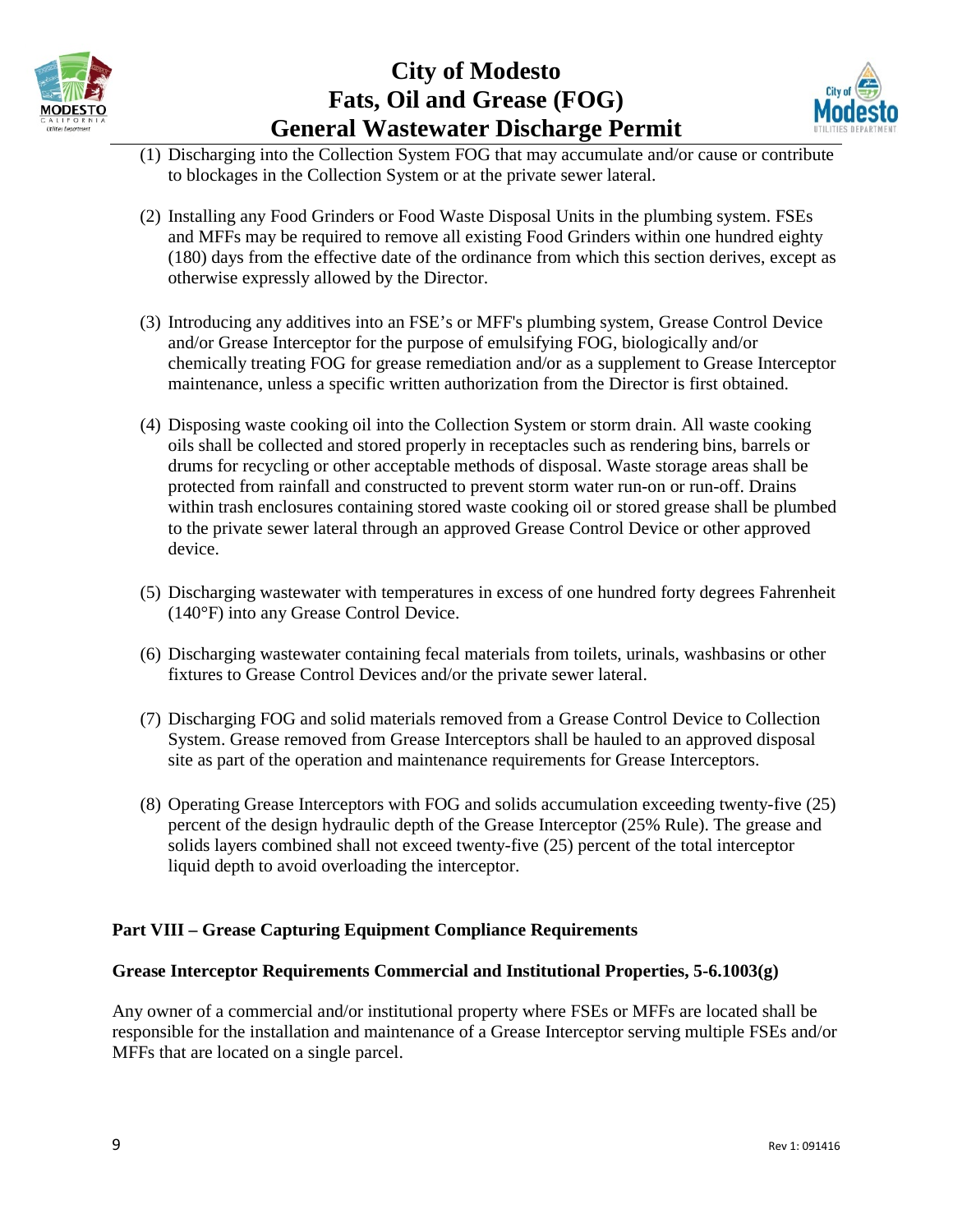



- (1) Any FSE or MFF required by this article to provide FOG pretreatment shall install, operate, and maintain an approved type and adequately sized Grease Interceptor necessary to maintain compliance with the objectives of this article.
- (2) Grease Interceptor sizing and installation shall conform to the most current adopted edition of the CPC. Grease Interceptors shall be constructed in accordance with the design approved by the Director and shall have a minimum of two (2) compartments with fittings designed for grease retention. The Director reserves the right to make determinations of Grease Interceptor size, adequacy, location and need, based on review of relevant information, including, but not limited to, Grease Interceptor performance, waste stream characteristics, facility location, maintenance needs, and or inspection needs.
- (3) The Grease Interceptor shall be installed at a location where it shall at all times be easily accessible for inspection, cleaning, and removal of accumulated grease.
- (4) An access manhole, with a minimum diameter of twenty-four (24) inches, shall be provided over each Grease Interceptor chamber. The access manholes shall extend at least to finished grade and be designed and maintained to prevent water inflow or infiltration. The manholes shall also have readily removable covers to facilitate inspection, grease removal, and wastewater sampling activities.
- (5) Food Waste Disposal Units or Food Grinders shall not be connected to or discharged into any grease interceptor.
- (6) Grease Interceptors shall be maintained in efficient operating condition by periodic removal of the full content of the interceptor, which includes wastewater, accumulated FOG, floating materials, sludge and solids.
- (7) All Grease Interceptors shall be maintained in a manner consistent with the maintenance frequency approved by the Director.
- (8) All Grease Interceptors are required to have grease retention fittings as designed for proper function. Any interceptor that does not have the grease retention fittings shall be repaired and/or retro fitted with appropriate grease retention fittings.
- (9) No FOG that has accumulated in a Grease Interceptor shall be allowed to pass into any private sewer lateral, Collection System, storm drain or public right-of-way, or onto the surface of any street or parking area.
- (10) The Director may require any FSE or MFF with a Grease Interceptor to submit data and information necessary to establish the required maintenance frequency of the Grease Interceptor.
- (11) The required maintenance frequency for every FSE and MFF with a Grease Interceptor shall be determined in one of the following methods: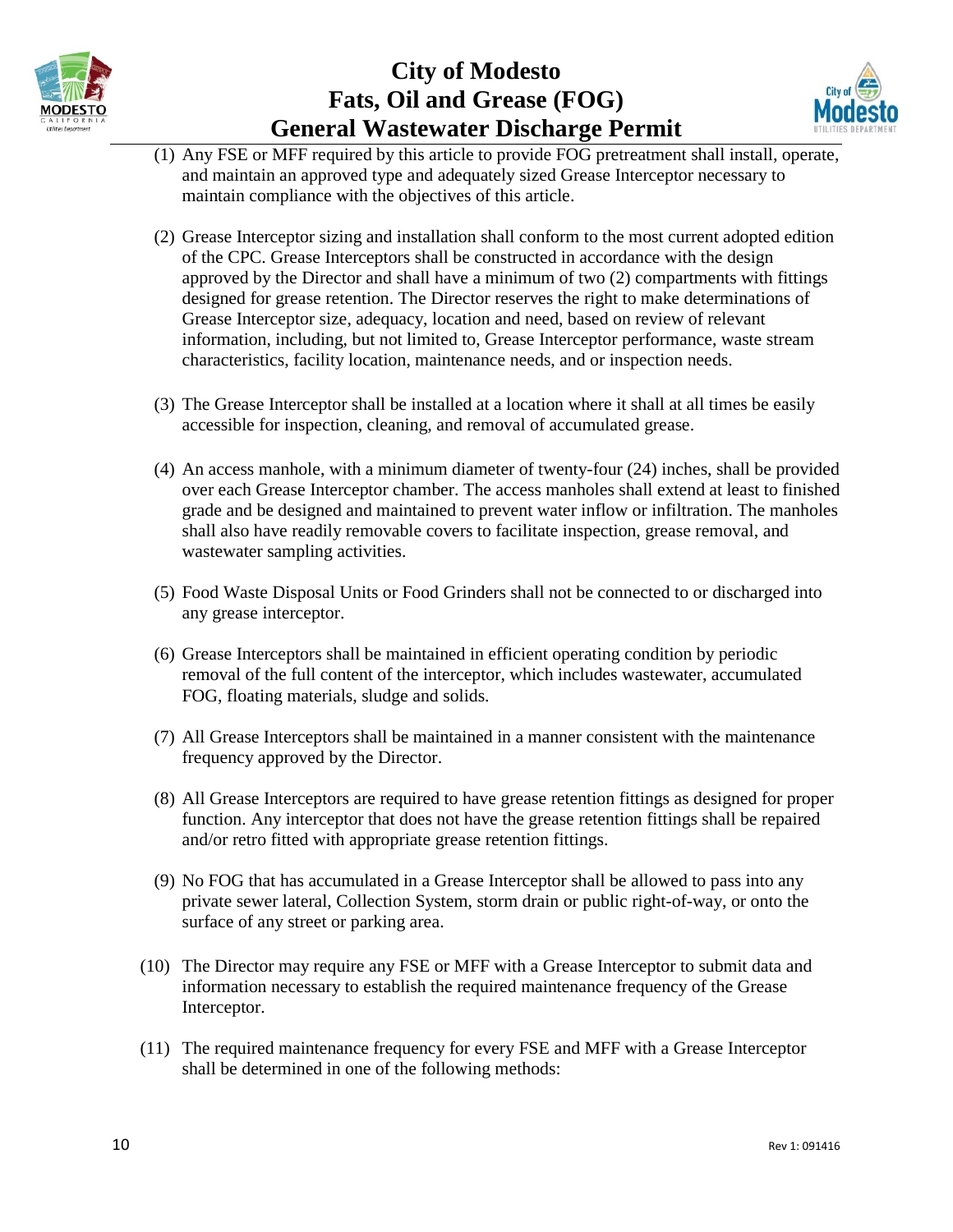



- i. Grease Interceptors shall be fully pumped out and cleaned at a frequency such that the combined FOG and solids accumulation in the Grease Interceptor does not exceed twenty-five (25) percent of the total designed hydraulic depth of the Grease Interceptor (25% Rule). This is to ensure that the minimum hydraulic retention time and required available hydraulic volume is maintained to effectively intercept and retain FOG from being discharged to the Collection System.
- ii. Every FSE and MFF with a Grease Interceptor shall fully pump out and clean its Grease Interceptor not less than once every six (6) months.
- iii. Grease Interceptors shall be fully pumped out and cleaned quarterly when the frequency described in Section 5-6.1003(g)(11) has not been established. The maintenance frequency shall be adjusted when sufficient data has been obtained to establish an average frequency based on the requirements described in Section 5-  $6.1003(g)(11)$ . The City may change the required maintenance frequency at any time to reflect changes in actual operations based on the actual generation of FOG from the FSE or MFF.
- iv. If the Grease Interceptor, at any time, contains FOG and solids accumulation exceeding the requirements described in Section 5-6.1003(g)(11), the FSE and/or MFF shall be required to have the Grease Interceptor serviced immediately such that all FOG, and other materials are completely removed from the Grease Interceptor. If deemed necessary, the Director may also increase the required maintenance frequency of the Grease Interceptor.
- v. Wastewater, accumulated FOG, floating materials, sludge/solids, and other materials removed from the Grease Interceptor shall be disposed of by waste haulers at an approved disposal site in accordance with all applicable federal, state, and/or local laws.
- vi. The Director may direct City staff to have an FSE's and/or MFF's Grease Interceptor serviced if, in the opinion of the Director, the FSE or MFF has failed to comply with the terms of Article 10 of Chapter 6. The FSE or MFF shall be responsible for any and all expenses incurred by the City in undertaking such work.
- vii. Abandoned Grease Interceptors shall be emptied and filled in, as required for abandoned septic tanks specified in the most current edition of the California Plumbing Code and City Standards and Specifications.

## **Part IX – Inspection Authority and Reporting Requirements**

### **Record Keeping Requirements, 5-6.1005**

(a) The Responsible Person shall be required to keep on the premises and readily available, copies of all bills of lading, receipts and invoices of all cleaning, maintenance, and grease removal from the Grease Control Device, disposal carrier and disposal site location for no less than three (3) years. The Responsible Person shall, upon request, make the bills of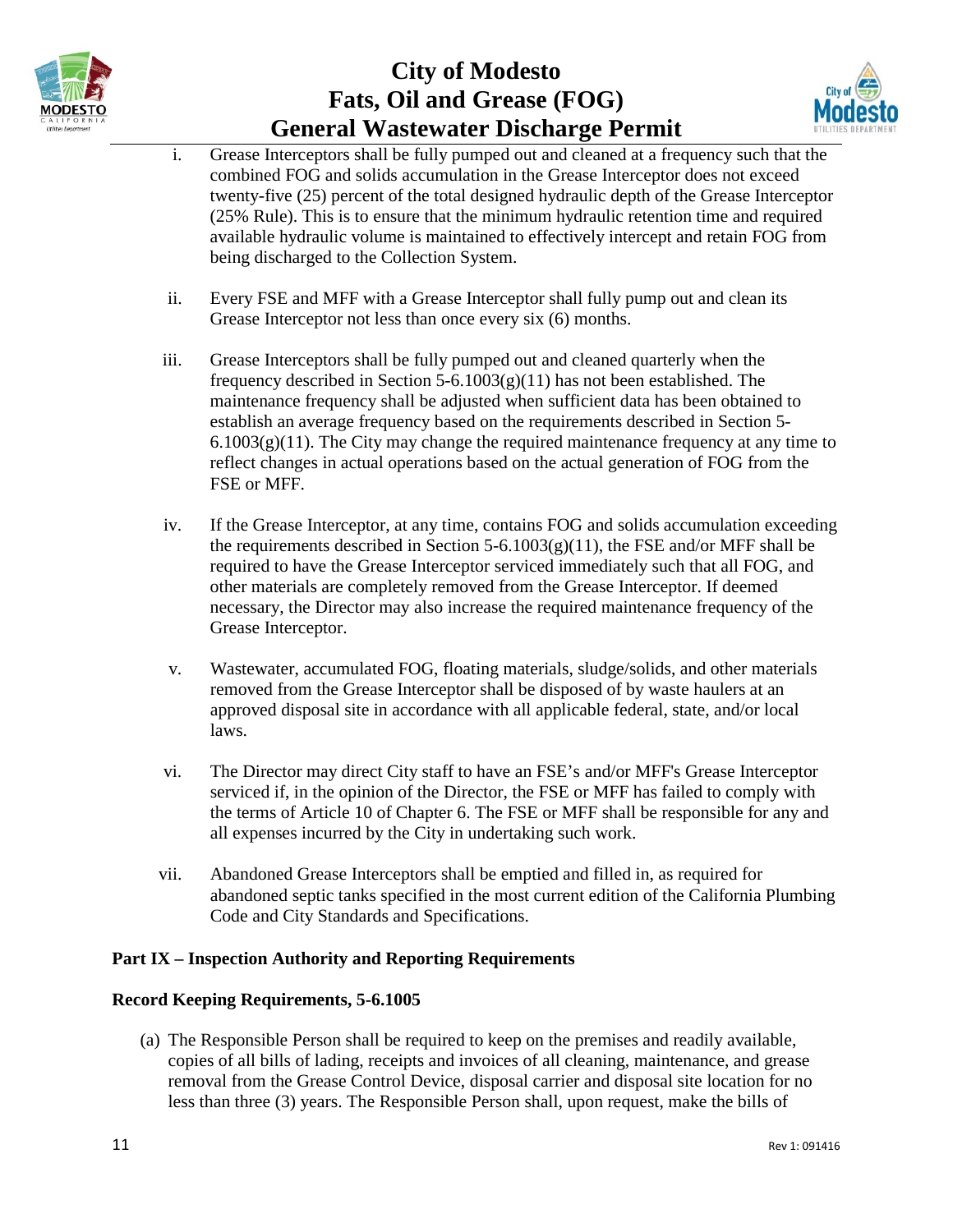



lading, receipts and invoices available to the Director, any inspector and/or any Enforcement Officer. These records may include:

- (1) An on-site logbook of Grease Interceptor or Grease Control Device cleaning and maintenance practices.
- (2) A record of BMPs being implemented, including employee training.
- (3) Copies of records and bills of lading of waste hauling interceptor contents.
- (4) Records of sampling data and sludge height monitoring for FOG and solids accumulation in the Grease Interceptors.
- (5) Records of any spills and/or cleaning of the private sewer lateral or Collection System.
- (6) Any other information deemed appropriate by the Director to ensure compliance with this chapter.
- (b) MFFs containing FOG in the wastewater shall be required to keep with the units and readily available, copies of all bills of lading, receipts and invoices of all FOG related cleaning, maintenance, and grease removal from the units and disposal site location for no less than one (1) year.

### **Monitoring Facilities Requirements, 5-6.1007**

- (a) The City may require the FSE or MFF to construct and maintain in proper operating condition at the FSE's or MFFs sole expense, flow monitoring, constituent monitoring and/or sampling facilities.
- (b) The location of the monitoring or metering facilities shall be subject to approval by the Director.
- (c) FSEs and MFFs shall, during regular business hours, provide immediate and safe access to the Director to the FSE and MFFs monitoring and metering facilities.
- (d) FSE and MFF shall, upon request, submit to the Director waste analysis plans, contingency plans, and other necessary information to verify compliance with these regulations.

### **Monitoring and Reporting Conditions, 5-6.1010**

- (a) The Director may require periodic reporting of the status of implementation of BMPs, in accordance with Article 10.
- (b) The Director may require visual monitoring at the sole expense of the Responsible Person to observe the actual conditions of the FSE's or MFF's private sewer lateral.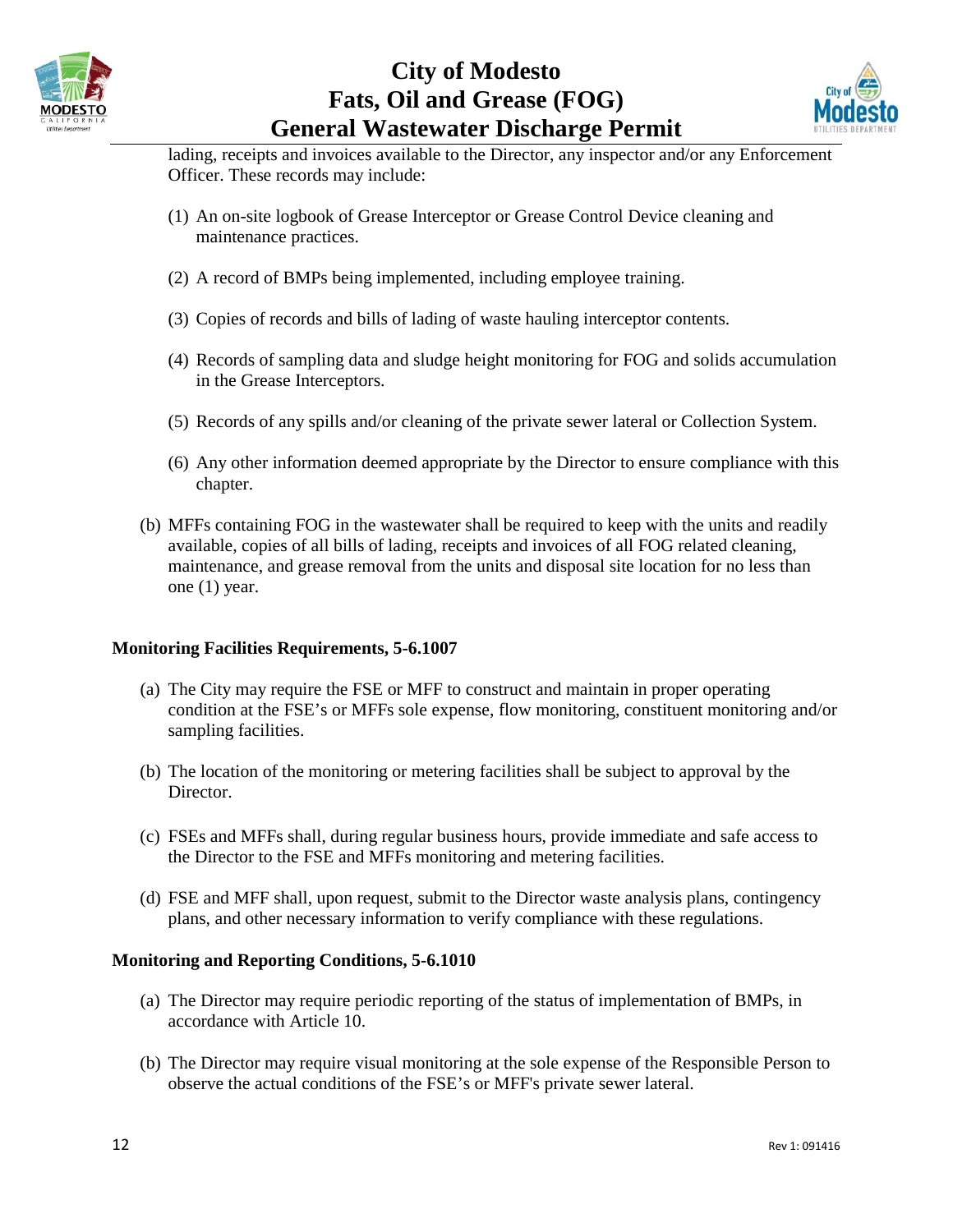



- (c) The Director may require reports for self-monitoring of wastewater constituents and FOG characteristics of the Responsible Person needed for determining compliance with any conditions or requirements as specified in this Chapter 6. Failure by the Responsible Person to perform any required monitoring, or to submit monitoring reports required by the Director constitutes a violation of Chapter 6 and shall be cause for the City to initiate all necessary tasks and analyses to determine the wastewater constituents and FOG characteristics for compliance with any conditions and requirements specified in Chapter 6. The Responsible Person shall be responsible for any and all costs and expenses of the City in undertaking such monitoring analyses and preparation of reports.
- (d) Other reports may be required, such as Compliance Schedule progress reports, FOG control monitoring reports, and any other reports deemed reasonably appropriate by the Director to ensure compliance with Chapter 6.

### **Notification of Spills or Slug Loading, 5-6.604**

- (a) In the event the discharger is unable to comply with any of the permit conditions due to a breakdown of equipment, accidents caused by human error or act of God, or the discharge will exceed the provision of this chapter, the discharger shall notify the City immediately once the discharger has knowledge of the incident.
- (b) The discharger shall confirm this notification in writing as soon as possible, but no later than five (5) working days from the notification. The written notification shall state the date of the incident, the reasons for the discharge or spill, what steps were taken to correct the problem, and what steps are being taken to prevent the problem from recurring.

#### **Notification of Bypass, 5-6.605**

- (a) Bypass of the grease removal device wastewater is prohibited. The City may take enforcement action against the user, unless:
	- 1. Bypass was unavoidable to prevent loss of life, personal injury, or severe property damage.
	- 2. There were no feasible alternatives to the bypass, such as the use of auxiliary treatment facilities, retention of treated wastes, or maintenance during normal periods of equipment downtime. This condition is not satisfied if adequate backup equipment should have been installed in the exercise of reasonable engineering judgment to prevent a bypass which occurred during normal periods of equipment downtime or preventative maintenance.
	- 3. The permittee submitted notices as required by this Section 5-6.604.

If a permittee knows in advance of the need for a bypass, it shall submit prior notice to the City, if possible at least ten (10) days before the date of the bypass.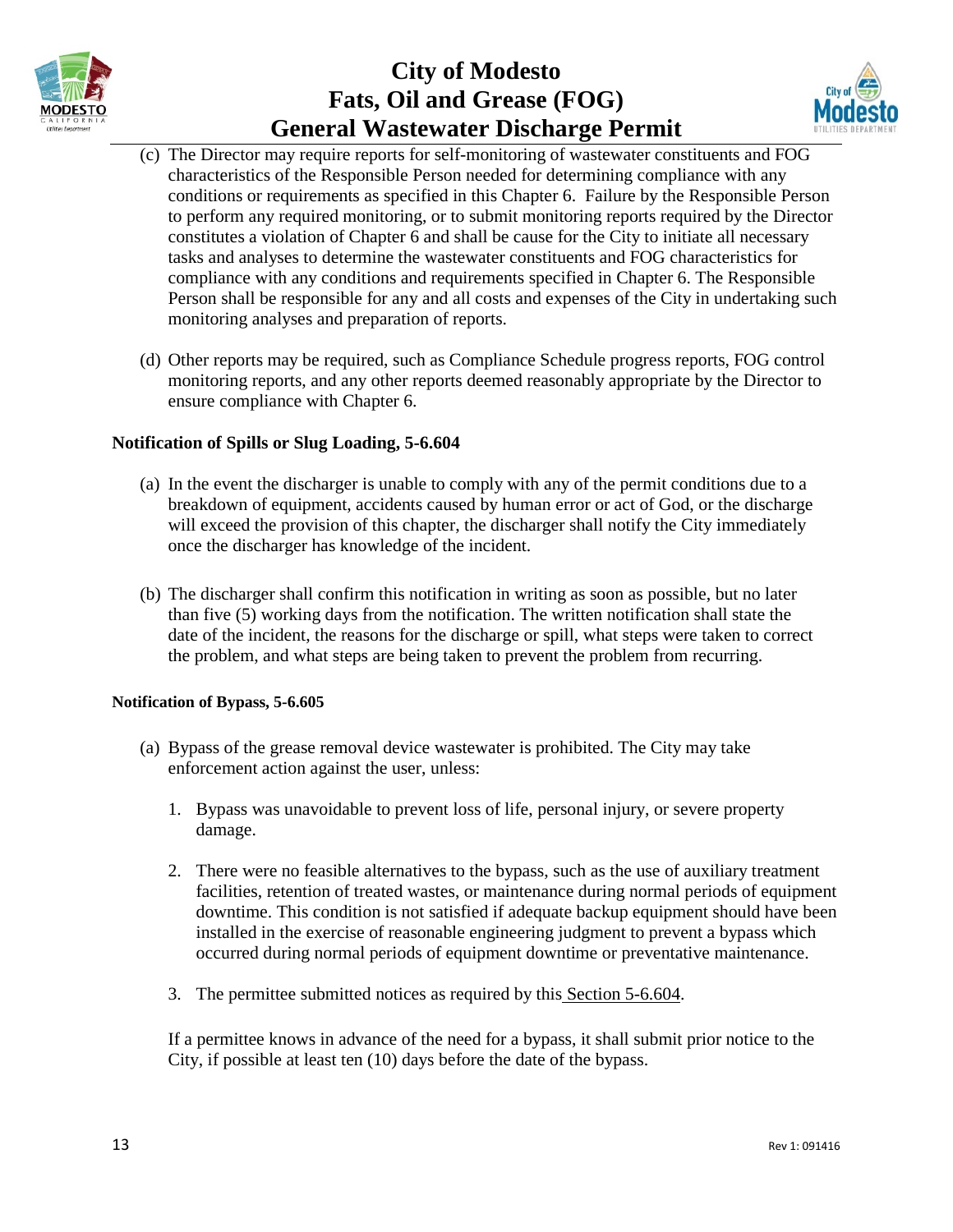



- (b) The City may approve an anticipated bypass after considering its adverse effects, if the City determines that it will meet the conditions listed in this section.
- (c) A permittee shall submit oral notice of an unanticipated bypass, to the City, immediately after the user has knowledge of the bypass. A written report shall also be provided within five (5) working days of the time the permittee becomes aware of the bypass. The report shall contain a description of the bypass, its cause, the duration of the bypass, including exact dates and times, and if the bypass has not been corrected, the anticipated time it is expected to continue; and steps taken or planned to reduce, eliminate, and prevent recurrence of the bypass. Failure to submit oral notice or written report may be grounds for permit revocation.
- (d) Such notification shall not relieve the user of any expense, loss, damage or other liability which may be incurred as a result of damage or loss to the City or any other damage or loss to person or property; nor shall such notification relieve the user of any fees or other liability which may be imposed by this chapter or other applicable law.

### **Part – X Noncompliance, Suspension, Violation, and Appeals**

### **Determination of Non-Compliance, 5-6.1017**

- (a) Sampling and Inspection Procedures.
	- (1) Sampling and inspection of FSEs or MFFs shall be conducted in the time, place, manner, and frequency determined at the sole discretion of the Director.
	- (2) Noncompliance with any discharge provisions of these regulations may be determined by an inspection of the Grease Control Device, Grease Interceptor and associated manifest and documentation, or analysis of a grab or composite sample of the effluent of an FSE or MFF.
	- (3) Any sample taken from a sample point must be considered representative of the discharge to the Collection System, as determined by the Director.
- (b) Notice of Violation and Correction Order. Any Responsible Person found to be in violation with the terms and conditions specified in any provision of Article 10 may be issued a notice of violation and/or correction order in which there will be a specified time period to correct the violation. If the violation is not corrected within the specified time period, the Responsible Person shall be considered in noncompliance.

#### **Suspension and/or Termination of Wastewater Service, 5-6.1019**

(a) The City may suspend and/or terminate wastewater service when the Director determines that a Responsible Person: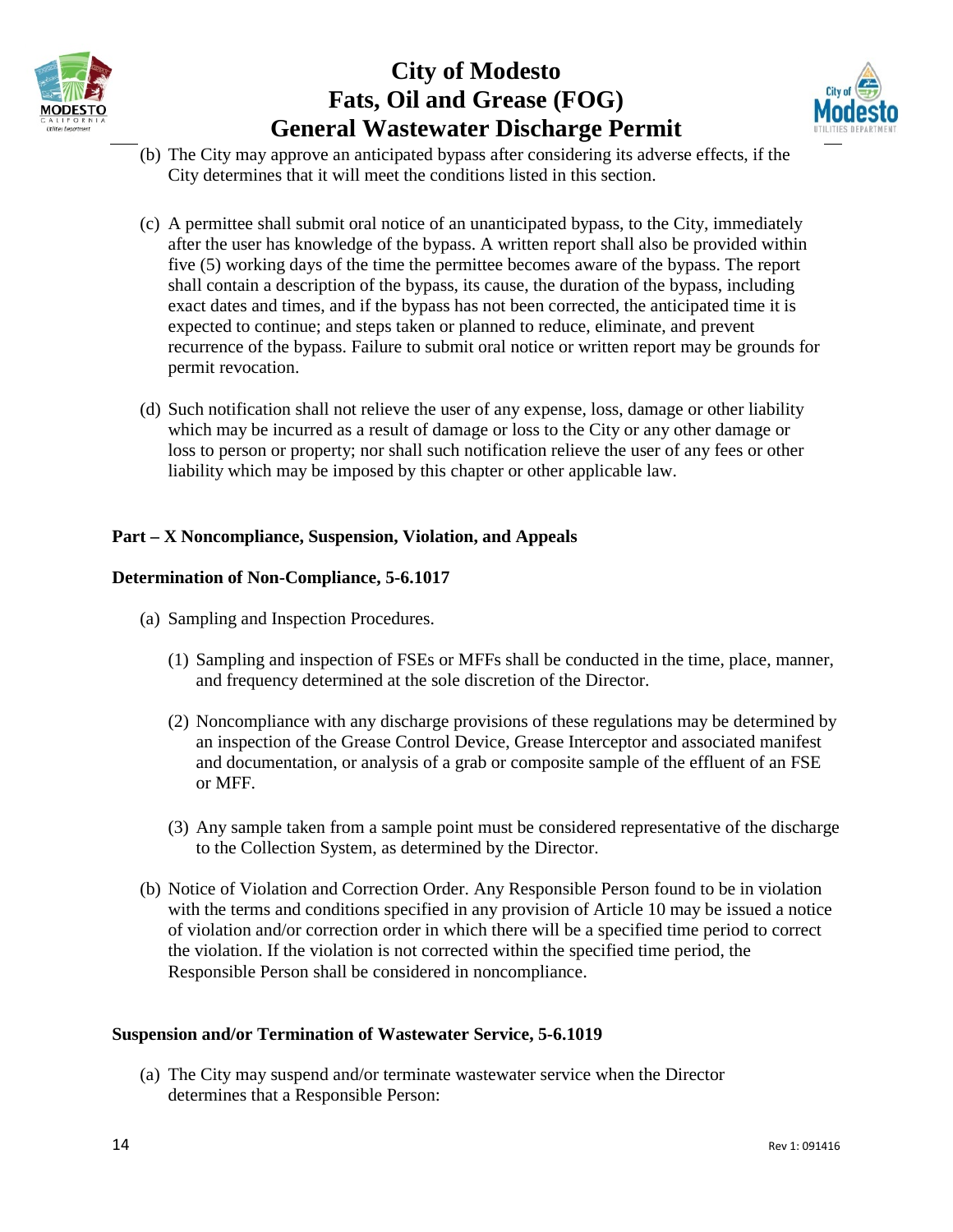



- (1) Fails to comply with the terms and conditions of a Compliance Schedule order.
- (2) Knowingly provides a false statement, representation, record, report, or other document to the City and/or the Director.
- (3) Refuses to provide records, reports, plans, or other documents required by the City and/or the Director to determine discharge compliance or compliance with Article 10.
- (4) Falsifies, tampers with or knowingly renders inaccurate any monitoring device or sample collection method.
- (5) Refuses reasonable access to the FSE or MFF for the purpose of inspection and monitoring.
- (6) Fails to make timely payment of all amounts owed to the City for charges or any other fees imposed pursuant to Chapter 6.
- (7) Causes obstruction, sewer blockages or SSOs in the Collection System.
- (8) Violates Grease Interceptor or Grease Control Device maintenance requirements or any provision of this Chapter 6.
- (9) Fails to report significant changes in operations, or wastewater constituents and characteristics.

#### **Violation—Penalty, 5-6.1020**

- (a) Any violation of Article 10, or the orders, rules and regulations issued under Chapter 6 is unlawful and shall be an infraction or misdemeanor as determined by the City Attorney.
- (b) Any Responsible Person in violation of Article 10, or the orders, rules and regulations issued under Chapter 6 may be ordered by the Director to cease and desist operations until the violation is cured. Continuance of operations after issuance to the Responsible Person of a notice to cease and desist shall be unlawful, and an infraction or misdemeanor as determined by the City Attorney. Each day in which any such violation shall continue shall be deemed a separate offense.
- (c) The violation of any of the provisions of Article 10, or the orders, rules and regulations issued under Chapter 6, or the doing of any act prohibited or the failure or omission to do any act required by Article 10, or the orders, rules and regulations issued under Chapter 6, is a public nuisance and may be enjoined by the City Attorney.
- (d) If any violation of Article 10, or the orders, rules and regulations issued under